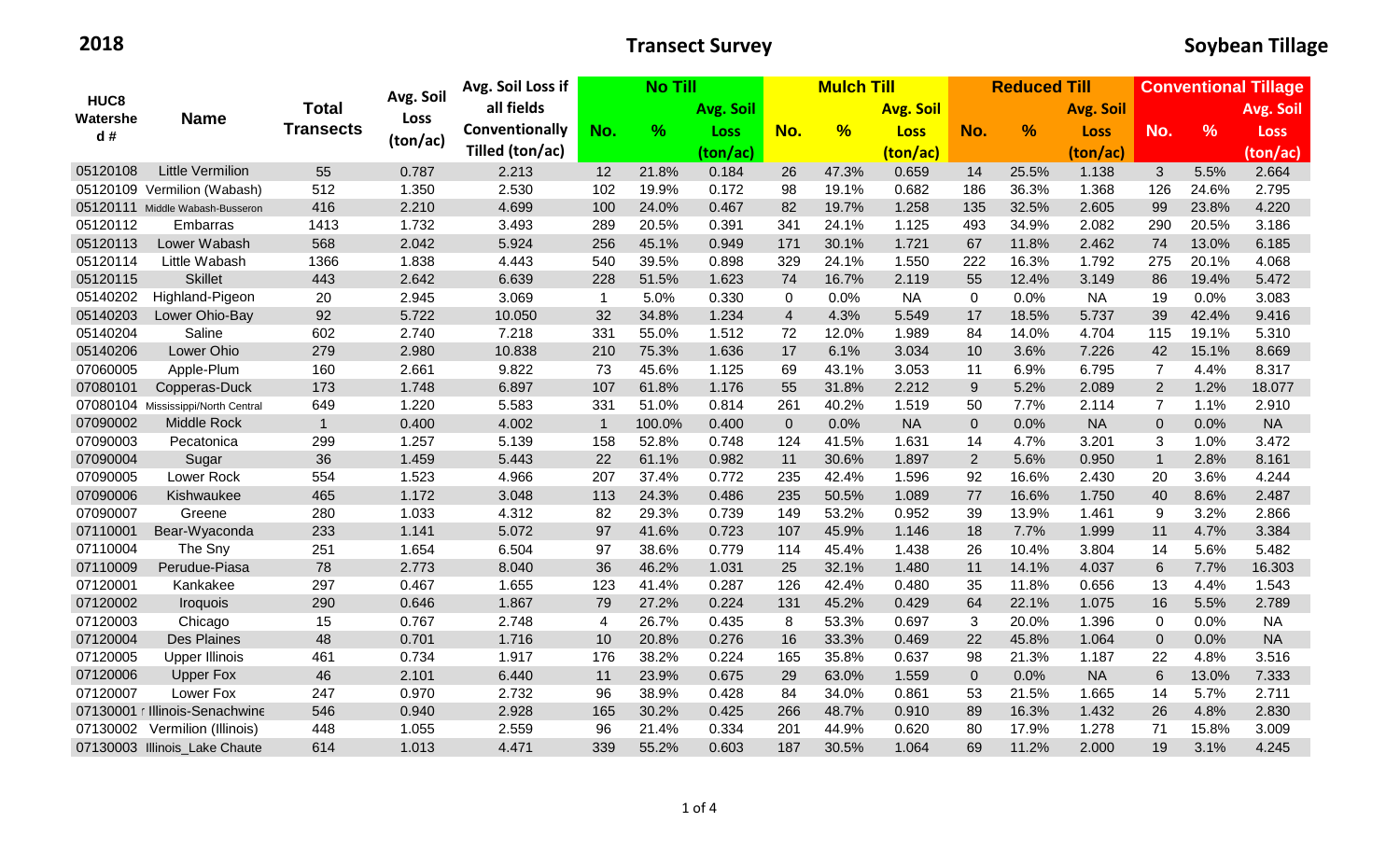| HUC <sub>8</sub><br>Watershe<br>d# | <b>Name</b>                         | Total<br><b>Transects</b> | Avg. Soil<br>Loss<br>(ton/ac) | Avg. Soil Loss if            | <b>No Till</b> |           |             | <b>Mulch Till</b> |                  |             | <b>Reduced Till</b> |               |                  | <b>Conventional Tillage</b> |               |             |
|------------------------------------|-------------------------------------|---------------------------|-------------------------------|------------------------------|----------------|-----------|-------------|-------------------|------------------|-------------|---------------------|---------------|------------------|-----------------------------|---------------|-------------|
|                                    |                                     |                           |                               | all fields<br>Conventionally |                | Avg. Soil |             |                   | <b>Avg. Soil</b> |             |                     |               | <b>Avg. Soil</b> |                             |               | Avg. Soil   |
|                                    |                                     |                           |                               |                              | No.            | $\%$      | <b>Loss</b> | No.               | $\frac{9}{6}$    | <b>Loss</b> | No.                 | $\frac{9}{6}$ | <b>Loss</b>      | No.                         | $\frac{9}{6}$ | <b>Loss</b> |
|                                    |                                     |                           |                               | Tilled (ton/ac)              |                |           | (ton/ac)    |                   |                  | (ton/ac)    |                     |               | (ton/ac)         |                             |               | (ton/ac)    |
| 07130004                           | Mackinaw                            | 507                       | 0.948                         | 3.593                        | 186            | 36.7%     | 0.434       | 236               | 46.5%            | 0.931       | 67                  | 13.2%         | 1.815            | 18                          | 3.6%          | 3.250       |
| 07130005                           | Spoon                               | 744                       | 1.080                         | 5.479                        | 418            | 56.2%     | 0.630       | 259               | 34.8%            | 1.394       | 64                  | 8.6%          | 2.587            | 3                           | 0.4%          | 4.585       |
| 07130006                           | Upper Sangamon                      | 730                       | 1.489                         | 3.486                        | 88             | 12.1%     | 0.381       | 341               | 46.7%            | 0.922       | 231                 | 31.6%         | 1.906            | 70                          | 9.6%          | 4.271       |
| 07130007                           | South Fork Sangamon                 | 364                       | 1.597                         | 3.182                        | 39             | 10.7%     | 0.505       | 76                | 20.9%            | 0.935       | 201                 | 55.2%         | 1.620            | 48                          | 13.2%         | 3.438       |
| 07130008                           | Lower Sangamon                      | 409                       | 1.631                         | 6.131                        | 167            | 40.8%     | 0.573       | 169               | 41.3%            | 1.518       | 51                  | 12.5%         | 3.028            | 22                          | 5.4%          | 7.293       |
| 07130009                           | Salt                                | 819                       | 1.240                         | 4.188                        | 245            | 29.9%     | 0.628       | 374               | 45.7%            | 1.008       | 166                 | 20.3%         | 1.971            | 34                          | 4.2%          | 4.621       |
| 07130010                           | LaMoine                             | 610                       | 1.543                         | 5.492                        | 270            | 44.3%     | 0.511       | 221               | 36.2%            | 1.442       | 87                  | 14.3%         | 3.353            | 31                          | 5.1%          | 6.226       |
| 07130011                           | Lower Illinois                      | 1226                      | 1.694                         | 6.087                        | 533            | 43.5%     | 0.673       | 407               | 33.2%            | 1.532       | 202                 | 16.5%         | 2.855            | 84                          | 6.9%          | 6.166       |
| 07130012                           | Macoupin                            | 542                       | 1.503                         | 4.433                        | 187            | 34.5%     | 0.641       | 214               | 39.5%            | 1.304       | 94                  | 17.3%         | 2.359            | 47                          | 8.7%          | 4.131       |
| 07140101                           | Cahokia-Joachim                     | 189                       | 3.083                         | 8.331                        | 32             | 16.9%     | 1.474       | 89                | 47.1%            | 2.371       | 45                  | 23.8%         | 4.331            | 23                          | 12.2%         | 5.633       |
|                                    | 07140105 Mississippi-Cape Girardeau | 270                       | 3.534                         | 8.334                        | 138            | 51.1%     | 2.875       | 19                | 7.0%             | 2.981       | 23                  | 8.5%          | 4.811            | 90                          | 33.3%         | 4.336       |
| 07140106                           | <b>Big Muddy</b>                    | 988                       | 3.793                         | 8.968                        | 510            | 51.6%     | 2.340       | 177               | 17.9%            | 2.904       | 142                 | 14.4%         | 5.601            | 159                         | 16.1%         | 7.828       |
| 07140108                           | Cache                               | 194                       | 5.454                         | 13.703                       | 123            | 63.4%     | 3.217       | 11                | 5.7%             | 5.682       | 3                   | 1.5%          | 9.431            | 57                          | 29.4%         | 10.029      |
| 07140201                           | Upper Kaskaskia                     | 861                       | 1.599                         | 3.260                        | 87             | 10.1%     | 0.350       | 308               | 35.8%            | 1.140       | 416                 | 48.3%         | 1.933            | 50                          | 5.8%          | 3.810       |
| 07140202                           | Middle Kaskaskia                    | 867                       | 1.662                         | 3.296                        | 231            | 26.6%     | 0.462       | 231               | 26.6%            | 0.978       | 157                 | 18.1%         | 1.828            | 248                         | 28.6%         | 3.313       |
| 07140203                           | Shoal                               | 329                       | 1.993                         | 3.974                        | 46             | 14.0%     | 0.493       | 142               | 43.2%            | 0.848       | 51                  | 15.5%         | 1.612            | 90                          | 27.4%         | 4.781       |
| 07140204                           | Lower Kaskaskia                     | 542                       | 1.982                         | 5.516                        | 194            | 35.8%     | 0.898       | 174               | 32.1%            | 1.319       | 76                  | 14.0%         | 2.752            | 98                          | 18.1%         | 4.710       |
|                                    | <b>Total</b>                        | 22148                     | 1.805                         | 5.129                        | 8018           | 37.69%    | 0.402       | 7260              | 33.03%           | 0.746       | 4221                | 16.73%        | 1.284            | 2647                        | 10.64%        | 2.472       |